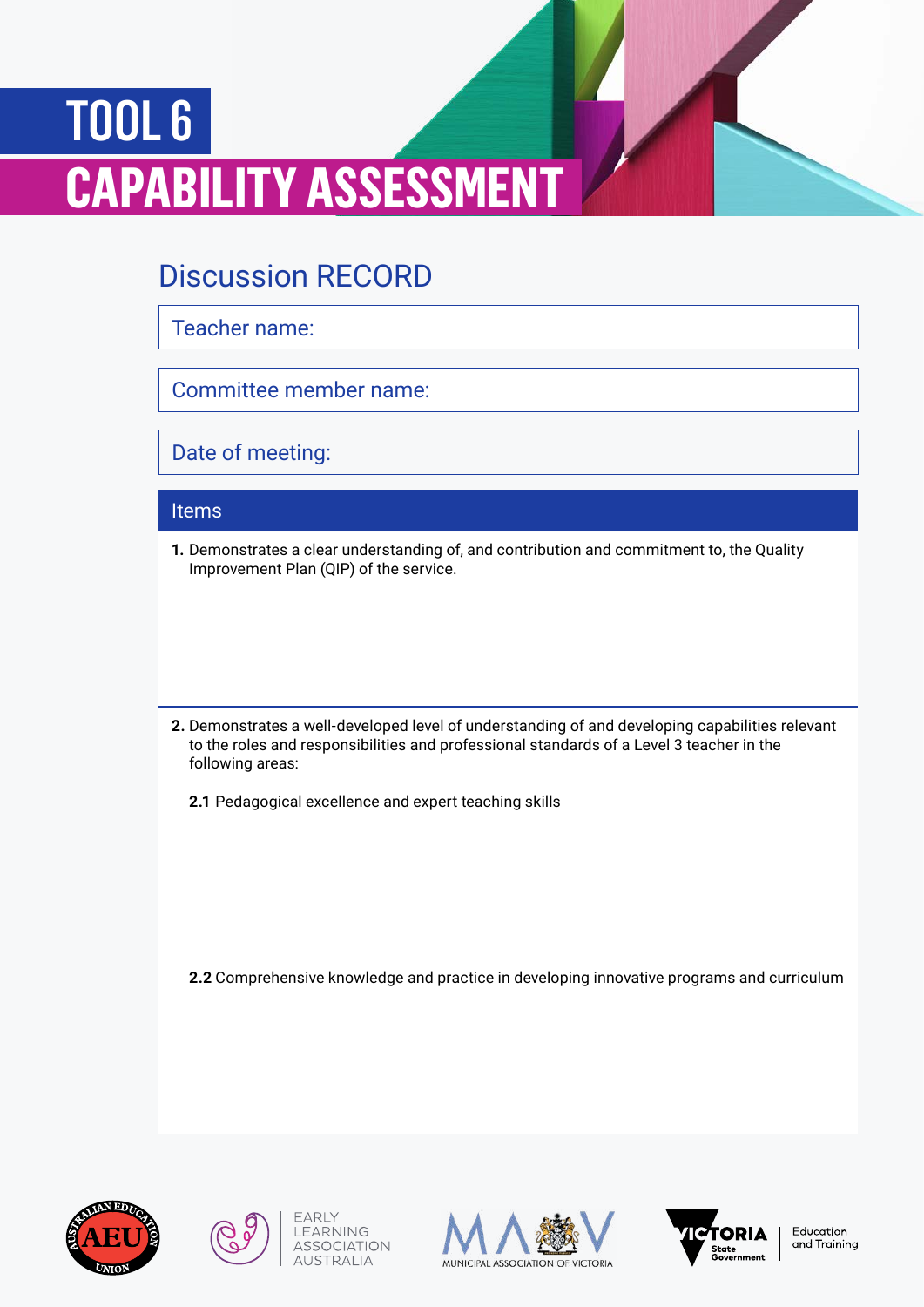**2.3** Ability to respond to emerging trends and issues within ECE, their service and community

**2.4** Provision of leadership and role modelling to other early childhood staff within the service

**2.5** Provision of expert advice and support to parents and broader community in the development and delivery of ECE

**2.6** Actively pursues opportunities to advocate on behalf of children and the development and delivery of early childhood education by working collaboratively and effectively with appropriate groups in the broader community

**2.7** Plays a significant role in leading and supporting programs determined by state and federal authorities